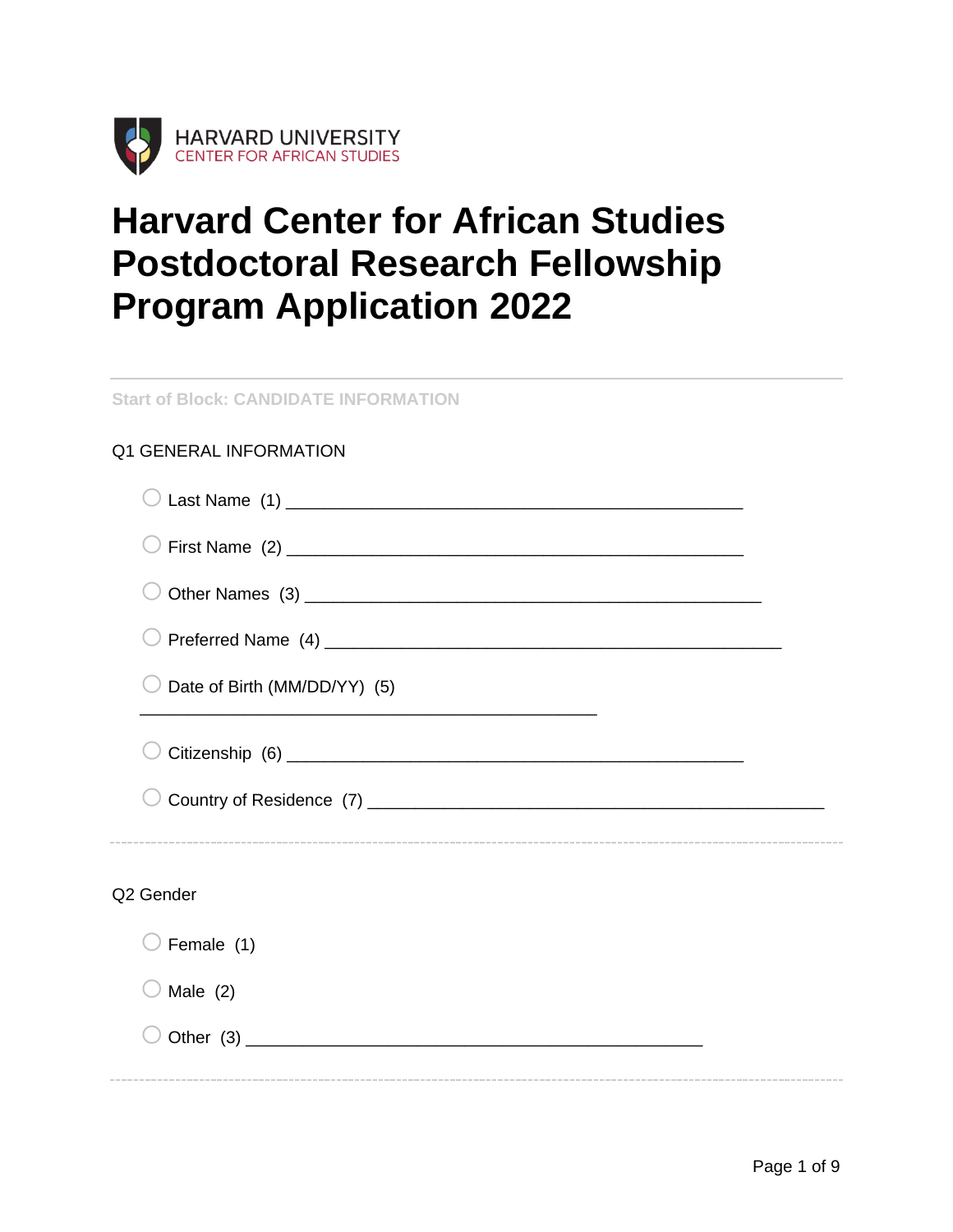Q3 Contact Information ( Please notify us immediately if this address changes. Please include the postal code).

| Preferred Email Address (3) |                                                                                  |  |  |  |
|-----------------------------|----------------------------------------------------------------------------------|--|--|--|
|                             | Personal Email Address (4)                                                       |  |  |  |
|                             | Q4 HOW DID YOU HEAR ABOUT THIS PROGRAM? (Please write the name of source below). |  |  |  |
|                             | Center for African Studies Website (1)                                           |  |  |  |
|                             | <b>ARUA Affiliated University (2)</b>                                            |  |  |  |
|                             | Other Harvard Contact (3)                                                        |  |  |  |
|                             | Other- (Radio, Newspaper, Office Bulletin, Social Media). (4)                    |  |  |  |
|                             | Q5 HOME INSTITUTION: PROVIDE THE NAME AND CITY OF THE<br>UNIVERSITY/INSTITUTION. |  |  |  |
|                             |                                                                                  |  |  |  |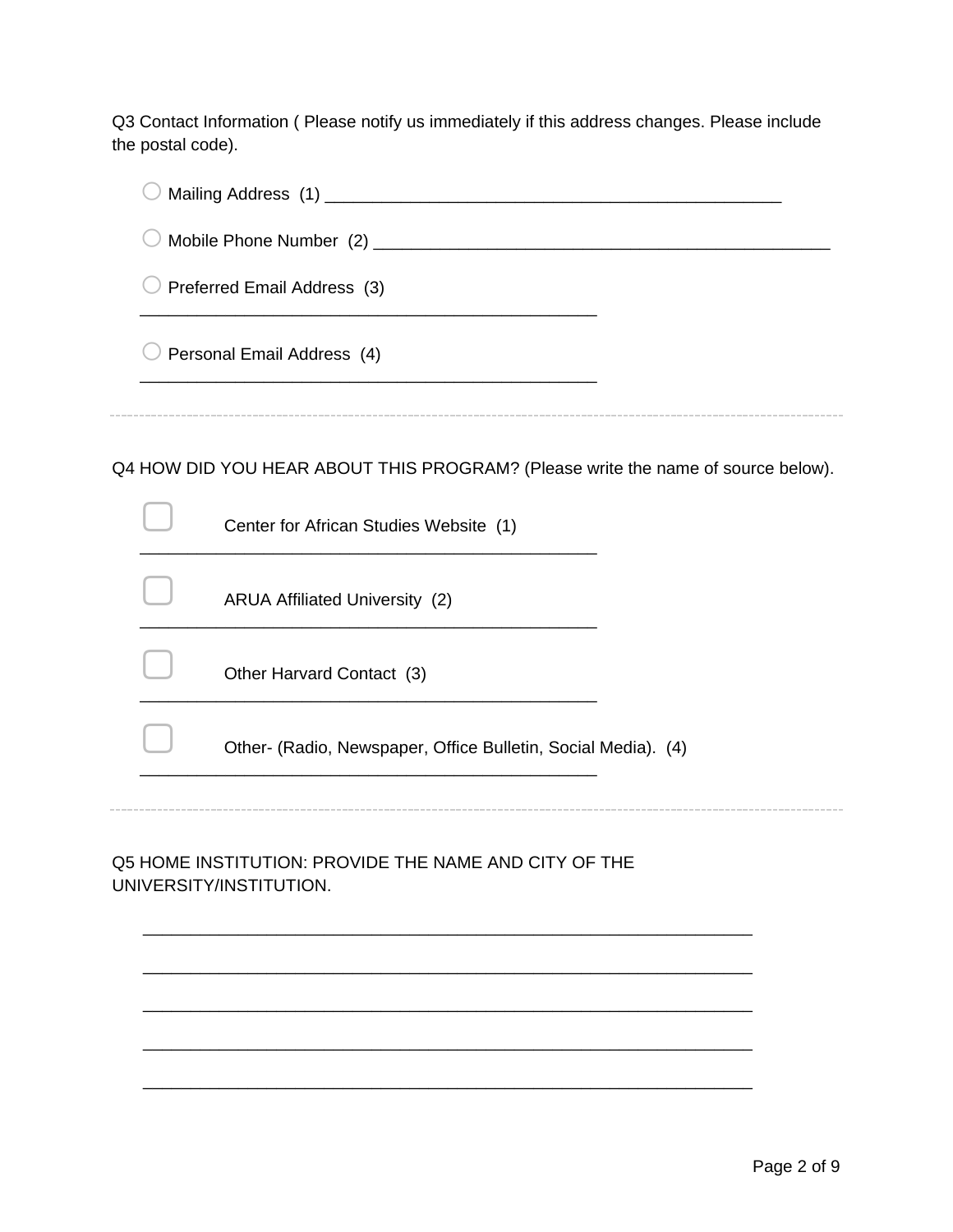Q6 PLEASE PROVIDE THE NAME, POSITION, DEPARTMENT, AND EMAIL OF YOUR FACULTY MENTOR/SUPERVISOR IN YOUR HOME INSTITUTION

Q7 SUMMARY OF PROPOSED COURSE OF RESEARCH AT HARVARD UNIVERSITY. (A detailed proposal should be submitted as PDF file in the upload section. 250 word limit).

Q8 PLEASE PROVIDE THE NAME, TITLE, DEPARTMENT, AND EMAIL OF YOUR FACULTY MENTOR IDENTIFIED AT HARVARD UNIVERSITY

Page 3 of 9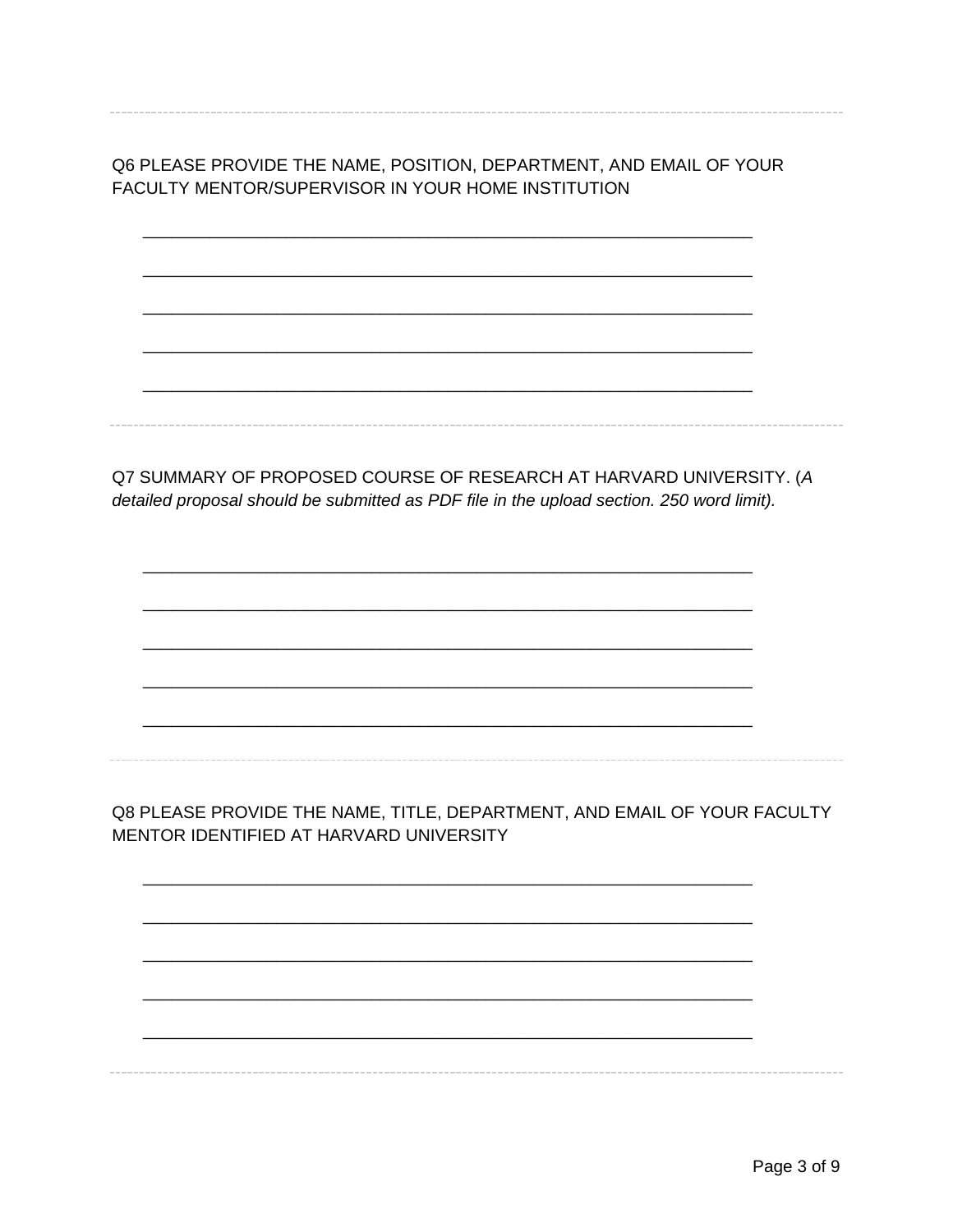Q9 ACADEMIC, LEADERSHIP, AND PROFESSIONAL HONORS: PLEASE LIST YOUR SCHOOL, COMMUNITY, SOCIAL,OR OTHER PUBLIC CONTRIBUTIONS TO DATE, INCLUDING POSITIONS HELD AND AWARDS OR PRIZES.

\_\_\_\_\_\_\_\_\_\_\_\_\_\_\_\_\_\_\_\_\_\_\_\_\_\_\_\_\_\_\_\_\_\_\_\_\_\_\_\_\_\_\_\_\_\_\_\_\_\_\_\_\_\_\_\_\_\_\_\_\_\_\_\_

\_\_\_\_\_\_\_\_\_\_\_\_\_\_\_\_\_\_\_\_\_\_\_\_\_\_\_\_\_\_\_\_\_\_\_\_\_\_\_\_\_\_\_\_\_\_\_\_\_\_\_\_\_\_\_\_\_\_\_\_\_\_\_\_

\_\_\_\_\_\_\_\_\_\_\_\_\_\_\_\_\_\_\_\_\_\_\_\_\_\_\_\_\_\_\_\_\_\_\_\_\_\_\_\_\_\_\_\_\_\_\_\_\_\_\_\_\_\_\_\_\_\_\_\_\_\_\_\_

\_\_\_\_\_\_\_\_\_\_\_\_\_\_\_\_\_\_\_\_\_\_\_\_\_\_\_\_\_\_\_\_\_\_\_\_\_\_\_\_\_\_\_\_\_\_\_\_\_\_\_\_\_\_\_\_\_\_\_\_\_\_\_\_

\_\_\_\_\_\_\_\_\_\_\_\_\_\_\_\_\_\_\_\_\_\_\_\_\_\_\_\_\_\_\_\_\_\_\_\_\_\_\_\_\_\_\_\_\_\_\_\_\_\_\_\_\_\_\_\_\_\_\_\_\_\_\_\_

**End of Block: CANDIDATE INFORMATION**

**Start of Block: EDUCATION/HIGHEST QUALIFICATION**

## Q10 COMPLETE THE EDUCATIONAL HISTORY BELOW INCLUDING ALL NECESSARY DETAILS REQUESTED. (Any additional information can be included in your CV).

#### Q10:1 Education-PhD\*

| PhD Dissertation Defense Date (4)                                                           |
|---------------------------------------------------------------------------------------------|
| $\cup$ Field of Study, Degree (You will be required to upload Transcript/Academic Record in |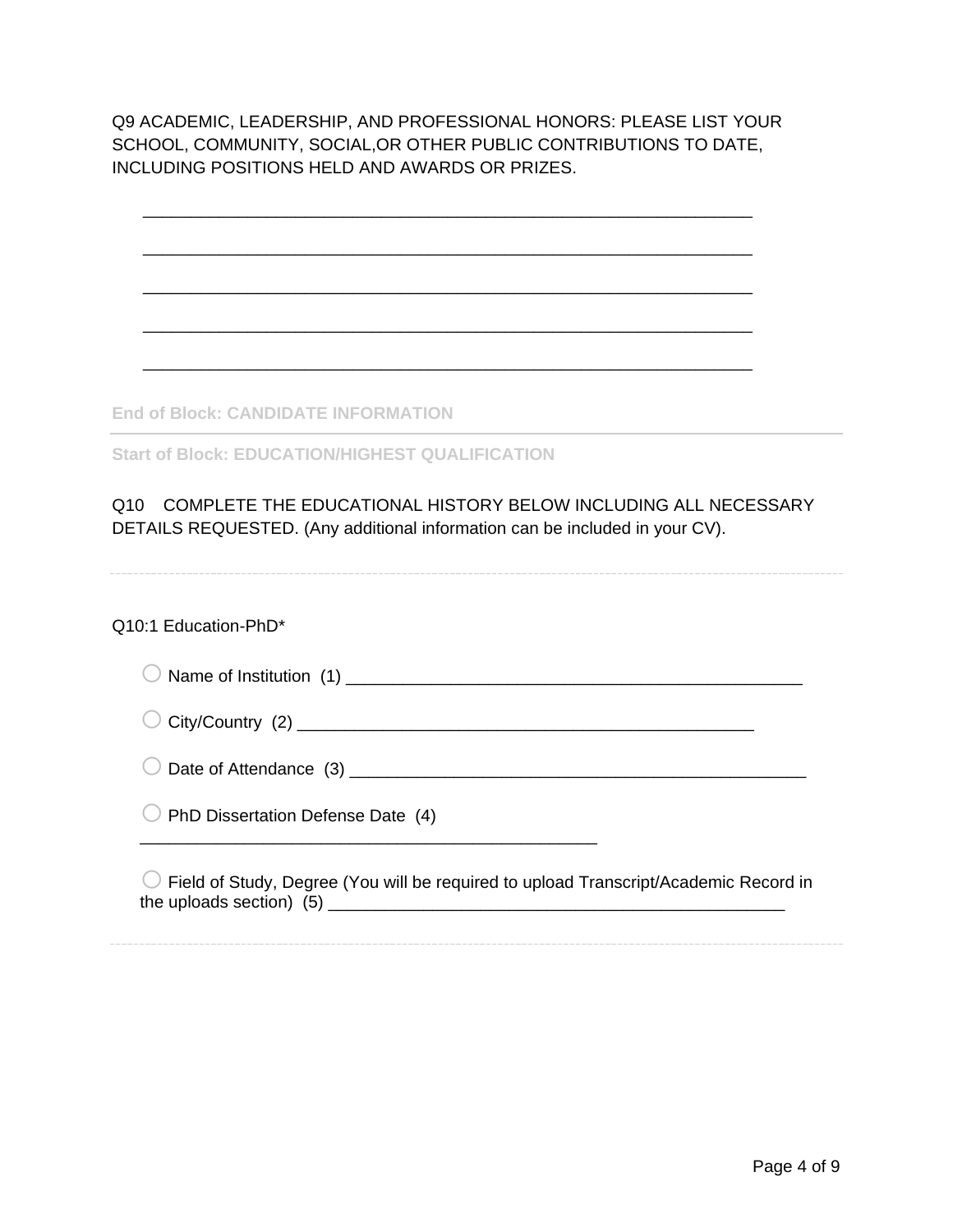## Q10:2 Education-PhD/Other

| PhD Dissertation Defense Date (4)                                                    |
|--------------------------------------------------------------------------------------|
| Field of Study, Degree (You will be required to upload Transcript/Academic Record in |
| End of Block: EDUCATION/HIGHEST QUALIFICATI                                          |

**Start of Block: WORK EXPERIENCE**

Q:11 WORK HISTORY. ( Please list your positions in reverse chronological order, starting with your current employer. If all positions are in the same institution, please give the major promotional sequence. Any additional information can be listed in your CV).

## 11:1 CURRENT POSITION

| $\bigcirc$ From(Year/Month): To (Year/Month): (6) |  |
|---------------------------------------------------|--|
|                                                   |  |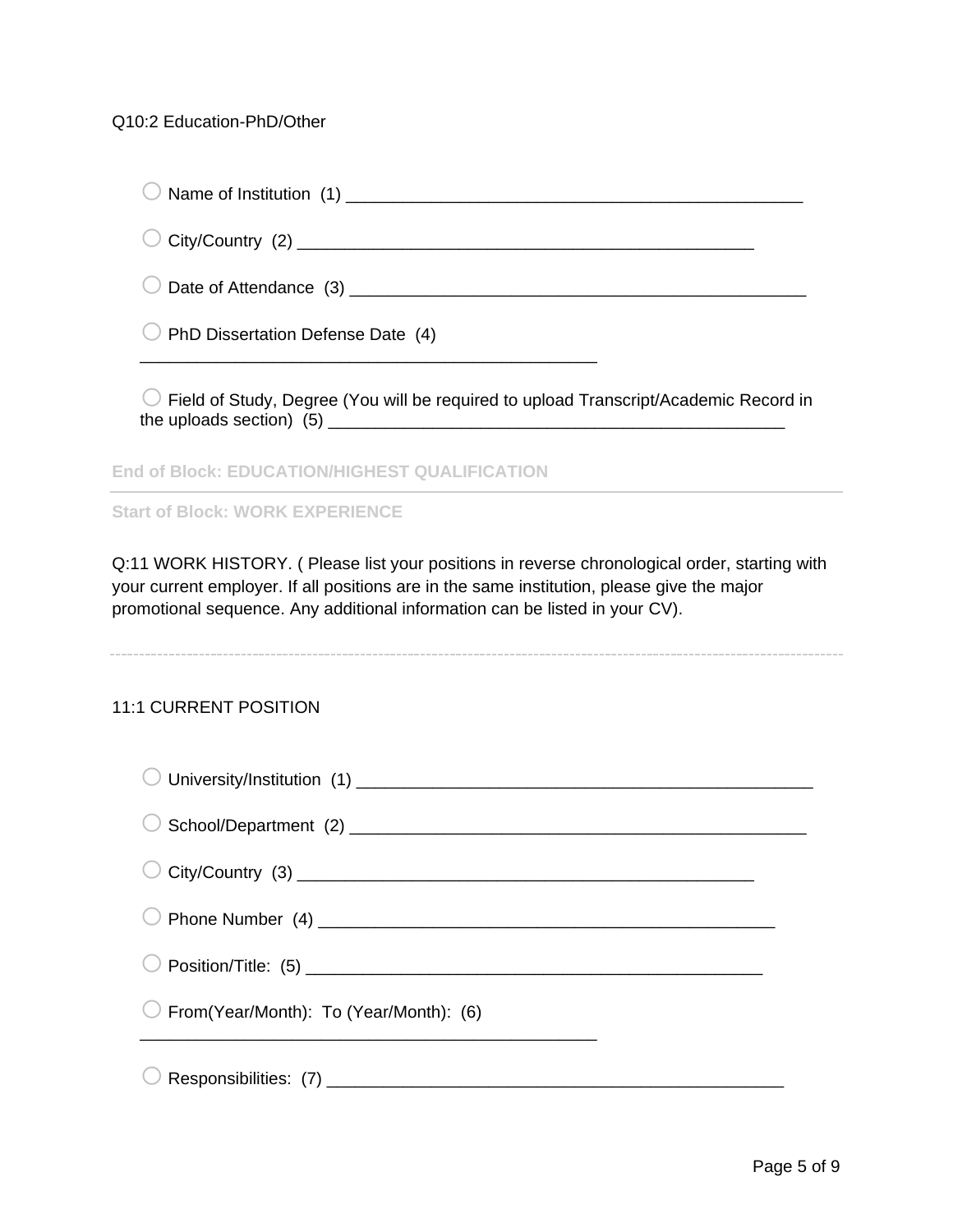# 11:2 PREVIOUS POSITION

| From(Year/Month): To (Year/Month): (6)                                                                                                                            |
|-------------------------------------------------------------------------------------------------------------------------------------------------------------------|
|                                                                                                                                                                   |
| <b>End of Block: WORK EXPERIENCE</b>                                                                                                                              |
| <b>Start of Block: FILES TO UPLOAD</b>                                                                                                                            |
| Q:12 FILES TO UPLOAD: UPLOAD CV, EVIDENCE OF PhD., RESEARCH PROPOSAL,<br>PERSONAL STATEMENT, AND BUDGET BELOW:                                                    |
|                                                                                                                                                                   |
| 12:1 Submit CV as a single PDF file. The CV should clearly lists your colleges attended,<br>employment history, as well as your publications with full citations. |
| 12:2 Submit evidence of having been granted a PhD as a single PDF file.                                                                                           |

12:3 Submit a Personal Statement as a single PDF file.

Page 6 of 9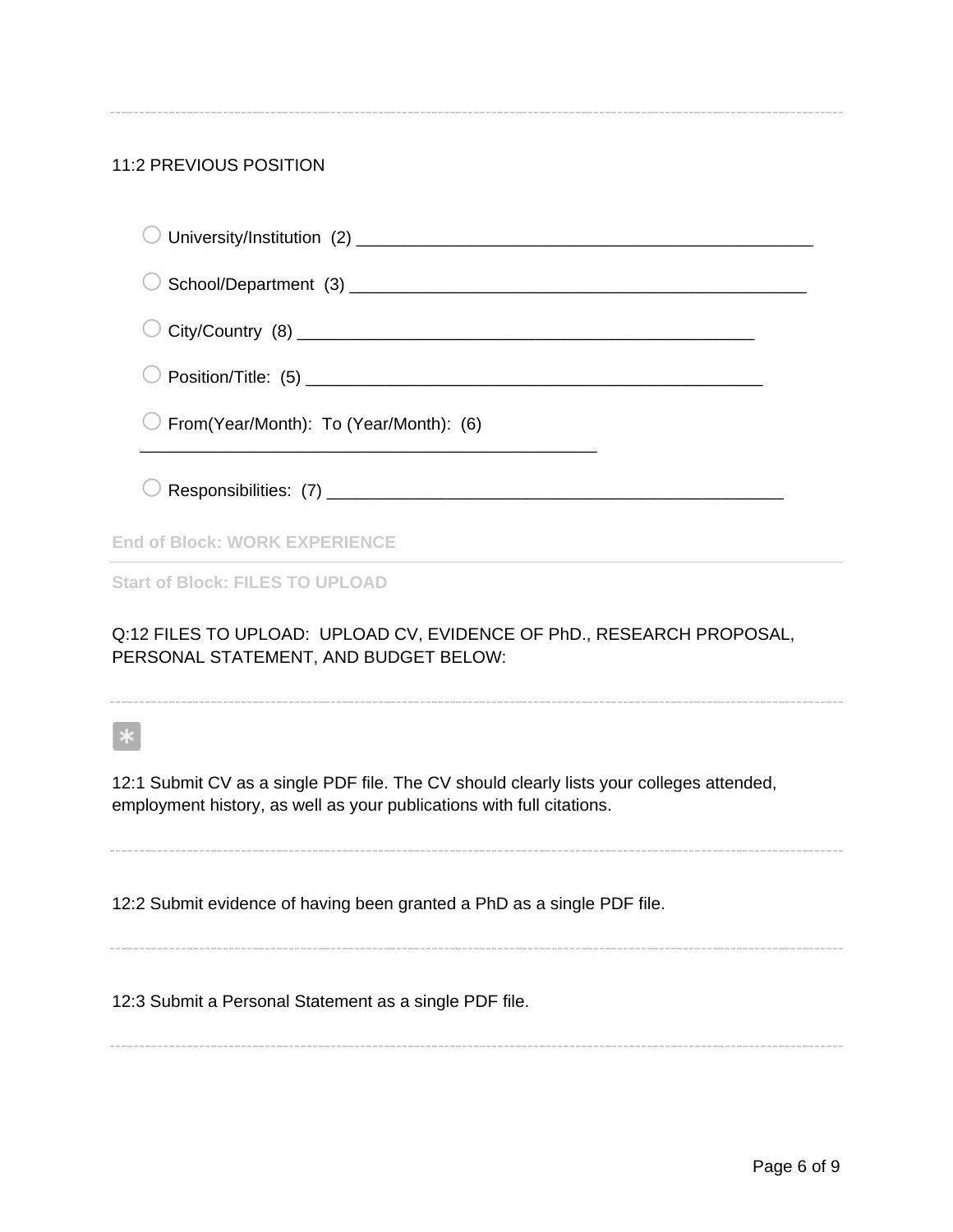12:4 Submit a Research Proposal as a single PDF file. Please submit a research proposal of no more than 2,000 words, single-spaced with a detailed description of your project to be pursued during the fellowship period. Review link. [https://africa.harvard.edu/african-studies-postdoctoral](https://africa.harvard.edu/african-studies-postdoctoral-fellowship-program)[fellowship-program](https://africa.harvard.edu/african-studies-postdoctoral-fellowship-program)

12:5 Submit a budget for your project and any other materials to be purchased during your fellowship as a single PDF File.

**End of Block: FILES TO UPLOAD**

**Start of Block: RECOMMENDATIONS**

## Q:13 RECOMMENDATION LETTERS

Give the names and professional positions of two references who will write letters of recommendation on your behalf. One letter should be written by a faculty mentor from your current institution who knows you well or for whom you have worked in a professional capacity. The other recommender should be a Harvard University faculty who will supervise your work during the fellowship. Please type your reference's first name, last name. You will also need to supply their title, institution, phone number, and appropriate email address; please confirm that this email address is correct before submission.

Make sure you provide plenty of time for your references to write your letters. Ask them in advance so that they review all instructions including the deadline **(April 30, 2022)**, on the website before completing their letter. Please ensure the email address of your reference is correct. After submitting your application, a RECOMMENDATION FORM AND LETTER will be sent as a link to your reference for submission of your letter of recommendation. Queries regarding submission of the letter of recommendation should be emailed to: rosaline\_salifu@fas.harvard.edu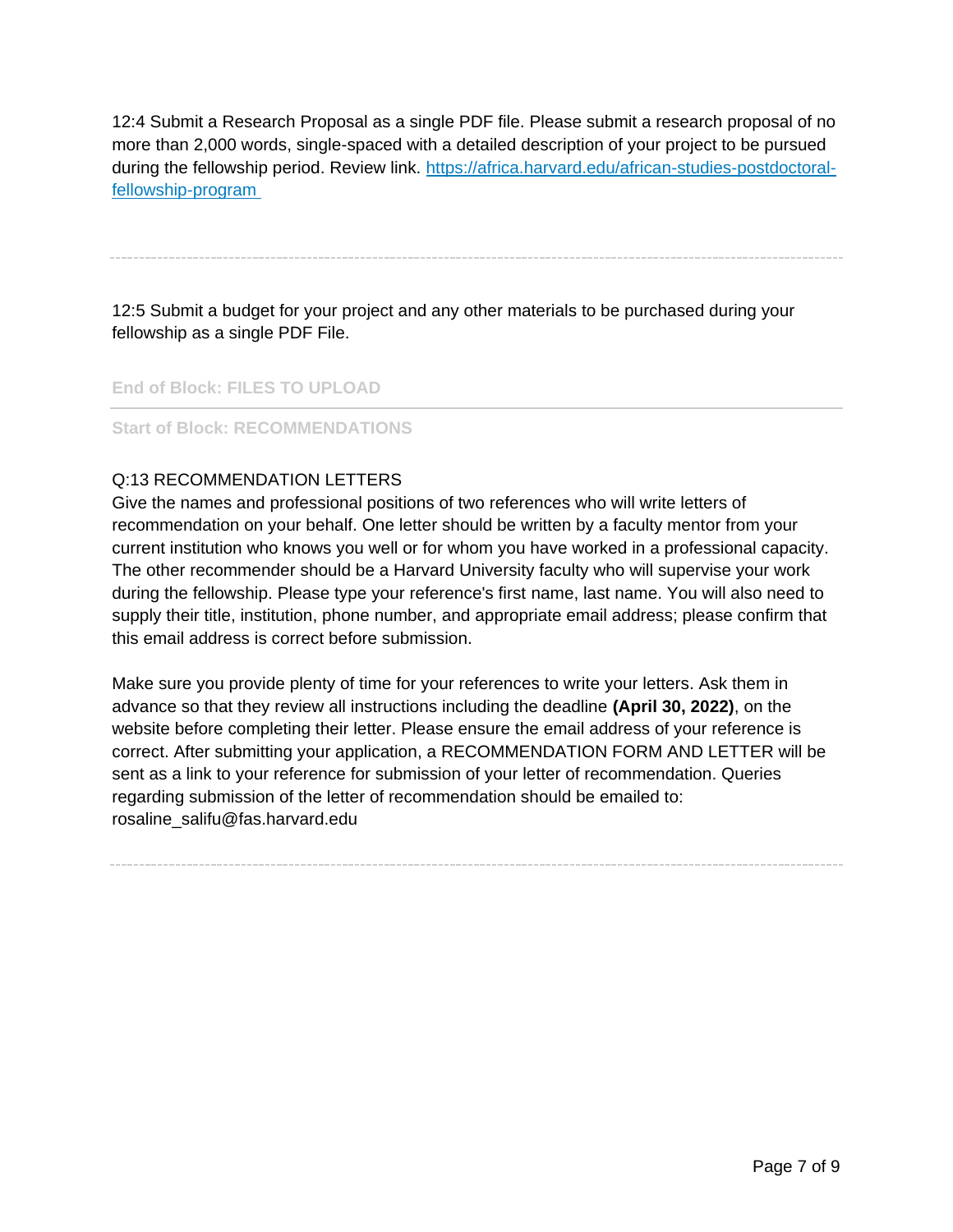## 13:1 First Reference

| 13:2 Second Reference                |  |
|--------------------------------------|--|
|                                      |  |
|                                      |  |
|                                      |  |
|                                      |  |
| <b>End of Block: RECOMMENDATIONS</b> |  |

**Start of Block: CONSENT**

# Q:14

I certify that the information provided on this application and in any attached materials is accurate and complete to the best of my knowledge. I understand that it is my obligation to notify the Center for African Studies Postdoctoral Fellowship Program immediately if there are any changes in the information provided in this application. I understand that misrepresentation or omission may be the basis for denial of admission or dismissal from the Fellowship Program.

I, the Applicant

 $\bigcirc$  I Agree (1)

 $\bigcirc$  I Disagree (2)